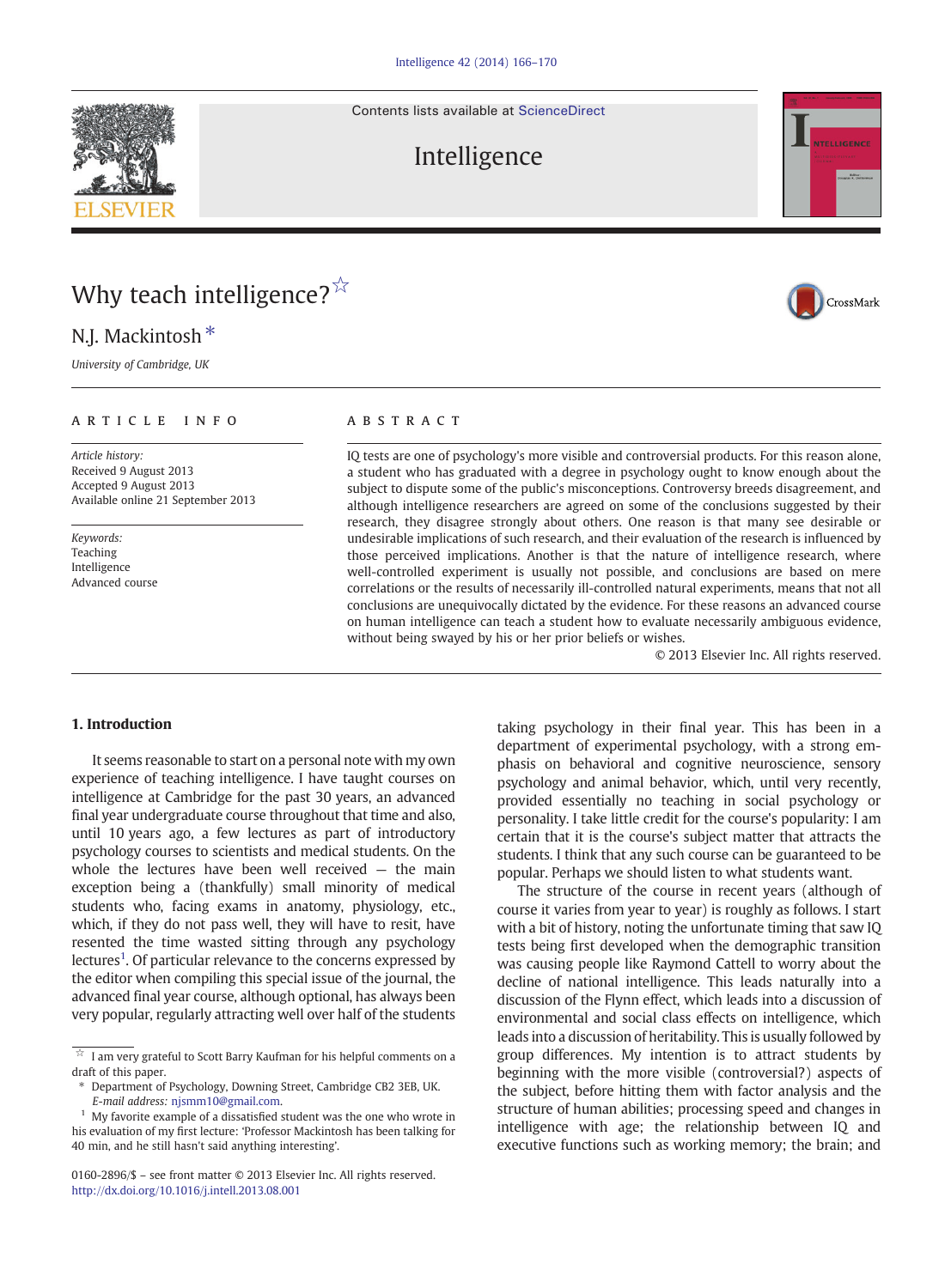finally a discussion of the predictive validity of IQ scores and the possibility that IQ tests fail to capture all important aspects of human intelligence: this includes a brief mention of Gardner's multiple intelligences, but more emphasis on social, emotional and practical intelligence and the role of expertise (it is in these last topics that I suspect many psychometricians would find much to disagree with).

I do not hesitate to discuss controversial issues (such as sex differences for example), because I find that most students want to learn about them, and I want them to learn how to evaluate scientific findings without regard to their own personal prejudices (see below). I try to encourage them to reach their own conclusions. Although I do introduce them to factor analysis, I spare them much mathematical detail: even though most of them have a relatively strong scientific background, long experience has taught me that, if I want to keep students in the class, this is a sensible decision. I do not doubt that research in intelligence requires a proper understanding of factor analysis and psychometrics. But this is, after all, an undergraduate, not a graduate, course.

I also give talks to 6th form (high school) students, to various university and other societies, and to the 'University of the 3rd Age' (older people keen to maintain their intellectual curiosity).

#### 2. An obvious reason for teaching human intelligence

An obvious reason why all psychology students should be exposed to an advanced course on human intelligence is that this is an area where significant progress has been made in the past 50 years or so, and many of the important findings of this new research are unlikely to be taught in an introductory course. One version of this argument suggests that there is now general consensus among intelligence researchers about many of the issues that were once bitterly disputed [\(Neisser,](#page--1-0) [1996\)](#page--1-0), but this general consensus is still widely misunderstood.

There are other reasons. One is that cognitive psychologists/ neuroscientists and intelligence testers actually share some common interests and should sometimes have a common research agenda. Each party therefore needs to know more about the other. For example, in spite of the well established relationship between IQ and working memory, measures of either Gf or Gc appear to be only weakly related to other so-called executive functions ([Ardila, Pineda, & Rosselli, 2000;](#page--1-0) [Friedman, Miyake, Corley, et al., 2006](#page--1-0)). One interpretation of this finding is that 'psychometric intelligence tests do not appropriately appraise intelligence. Or, at least, they are not appraising abilities that, from a neuropsychological perspective (and also, from the point of view of Wechsler's intelligence testing), should be understood as the most important elements in cognition' ([Ardila et al., 2000, p. 35\)](#page--1-0). This is clearly a message that intelligence testers should take on board. But the claim that tests of executive function measure the most important elements of cognition needs much stronger justification than Ardila et al. (or Friedman et al. who advance a similar argument) have provided. There is an unfortunate air of confrontation in their claims, which is hardly helpful. Is it reasonable to suggest that it stems from a mistrust of intelligence testing that might be alleviated by more teaching of the subject?

This is not, however, the only reason for believing that many psychologists would benefit from an advanced course on intelligence. I want to advance a rather different argument, one which may be seen by some as an attack on intelligence research. It is certainly not intended as such.

I start with a relatively uncontentious point. For better or worse, IQ tests are one of the more visible products of psychology; the nature of intelligence is a topic of widespread interest; and the possibility that people might differ in 'native intelligence', and the possible causes of such differences, often arouse fierce discussion. Many readers of this journal will argue that the public is seriously misinformed about these topics, citing [Snyderman and Rothman's \(1988\)](#page--1-0) excellent book in support of their argument. I do not wish to dispute their point, but it can wait. Whether or not the public is misinformed, students who have graduated from university with a degree or major in psychology ought surely to be a great deal better informed about a topic of such widespread interest than members of the general public. They will not be, if all they have learned is from a chapter in an introductory textbook or a couple of lectures in Psychology 100.

At best, such students will have learned that intelligence tests were first developed by Alfred Binet, and will have been shown some examples of such tests; they will have learned that intelligence is affected by both genes and environment, and with luck that heritability is a population statistic, which does not refer to the proportion of any individual's intelligence that is determined by her genes or her environment. They will have heard of g and of multiple intelligences and have been told about test reliability and validity, and that IQ predicts educational attainment. This is all fine — but it is not very much.

Would such a student be able to argue with a critic like Murdoch, who claims that IQ tests 'do not test intelligence and have negligible ability to predict academic achievement' ([Murdoch, 2007, p. 231\)](#page--1-0), or others who assert that the only reason why they predict any other accomplishments is because they are disguised measures of social class or family background which are the real determinants of such accomplishments? [Sackett, Borneman, and Connelly \(2008\)](#page--1-0) provide a number of examples of such claims. It is not necessary to insist that the critic is clearly wrong — only that there are at least some counterarguments which can be deployed against his position, and that a well educated psychology graduate should be able to advance some of these counterarguments.

#### 3. The preconceptions (and ignorance) of other psychologists

I suspect that relatively few academic psychologists can or would. It is not only the public that harbors some misconceptions about intelligence tests but also other psychologists. Most experimental psychologists take a decidedly dim view of intelligence testing: being one myself I am familiar with their attitude. When, in 1972, Leo Kamin gave an address to the Eastern Psychological Association (later expanded into a book, [Kamin, 1974](#page--1-0)), in which he denounced Cyril Burt and concluded that 'there exist no data which should lead a prudent man to accept the hypothesis that I.Q. test scores are in any degree heritable' (p. 1), he received a standing ovation at the end of his lecture. When I was writing a review of his book ([Mackintosh, 1975](#page--1-0)), I discussed it with several of my experimental colleagues, and was astonished at their unwillingness to dispute some of his more suspect arguments, or to